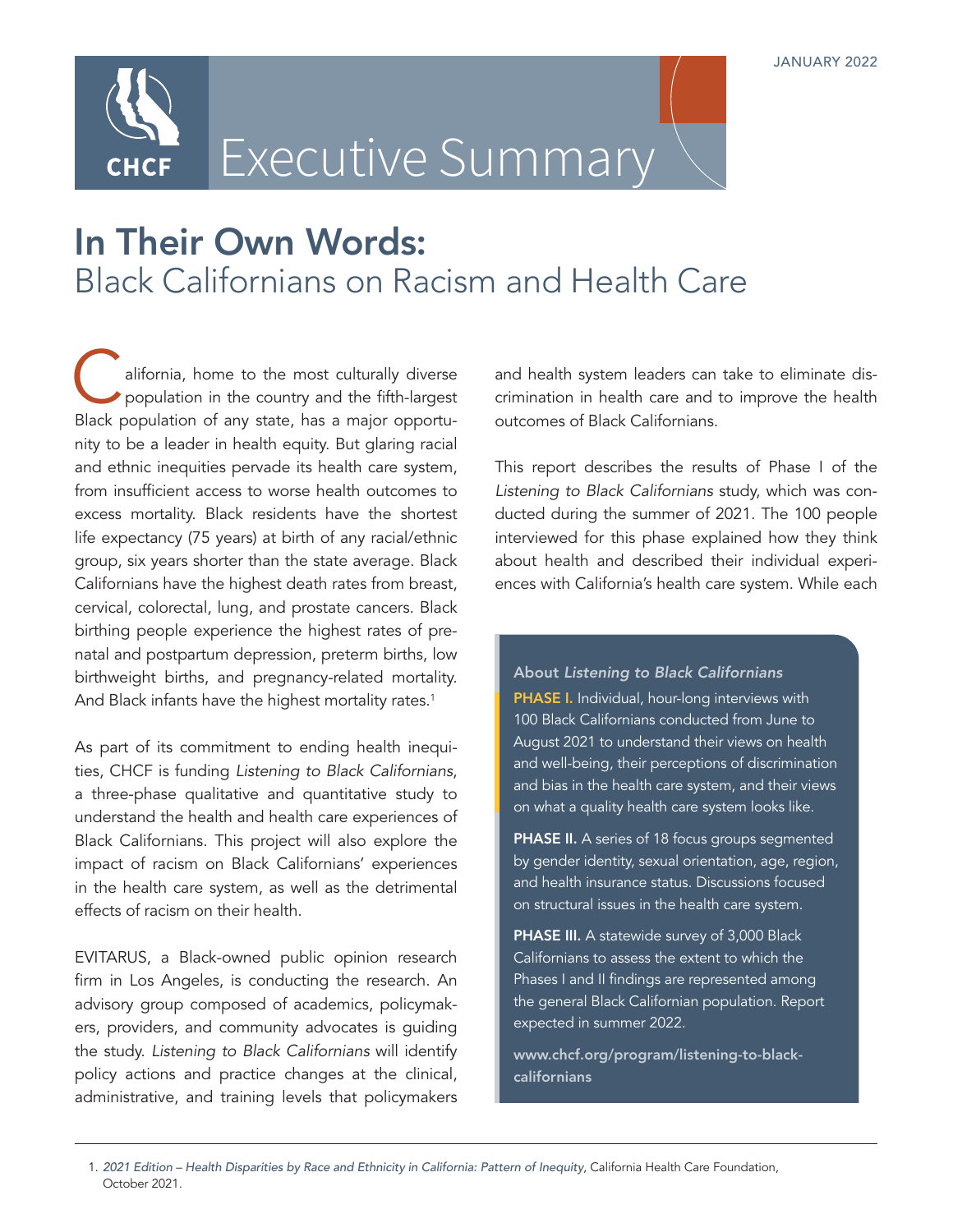interview provided unique insights, taken together, the conversations revealed many similarities in how Black Californians view health and how they experience health care. Interviewees shared their perceptions about health, their experiences with racism and health care, and their perspectives on what constitutes quality health care. The study results are summarized below.

## Respondents held a holistic view of health and prioritized it in their everyday lives.

- $\blacktriangleright$  Respondents viewed health holistically, emphasizing the integration of physical, mental, and spiritual health.
- $\blacktriangleright$  Improving health and maintaining good health were high priorities for respondents.
- $\blacktriangleright$  Family health history and attitudes have shaped individual approaches to health.
- $\blacktriangleright$  Many respondents felt that their communities made it difficult to be healthy.
- $\blacktriangleright$  Insufficient personal resources sometimes made it challenging to maintain good health.

## Experiences of racism in health care were widespread and negatively impacted participants' health.

- $\blacktriangleright$  Racism and discrimination have taken a toll on the health and well-being of respondents.
- $\blacktriangleright$  Participants experienced racism in interactions with the health care system.
- **>** Participants did not always attribute poor experiences in health care settings to racism or discrimination.
- $\blacktriangleright$  Interviewees perceived discrimination based on health insurance coverage.
- Some respondents attributed negative experiences to the health care system's profit motive.
- Some participants reported avoiding care due to distrust of the health care system.

Respondents have taken measures to prevent or mitigate negative experiences during health care appointments.

## Participants envisioned high-quality health care as patient-centered and proactive.

- Respondents described an ideal health care system that contrasted sharply with their own experiences.
- $\blacktriangleright$  Respondents wanted health care providers who are respectful, engaged, and compassionate.
- $\blacktriangleright$  Health care providers should be held accountable for negative interactions and poor outcomes.
- \$ Many, although not all, respondents wanted access to Black physicians.
- Respondents suggested training health care providers in culturally and linguistically appropriate care.

*"As a Black person, I always have to ask the question: Did they just do that because I'm Black? Even if it's not true, it's always on my mind. And not every group has to even ask that question or second guess on that level. And that (affects) well-being and (contributes) to anxiety, and even (to) a situation that might cause someone to say, you know what, I'm not going into the doctor, because I don't feel like having another dismissive experience. And that could contribute to someone's poor health and even death because maybe something would have been detected on that visit."*

— 50-year-old Black male, San Francisco Bay Area